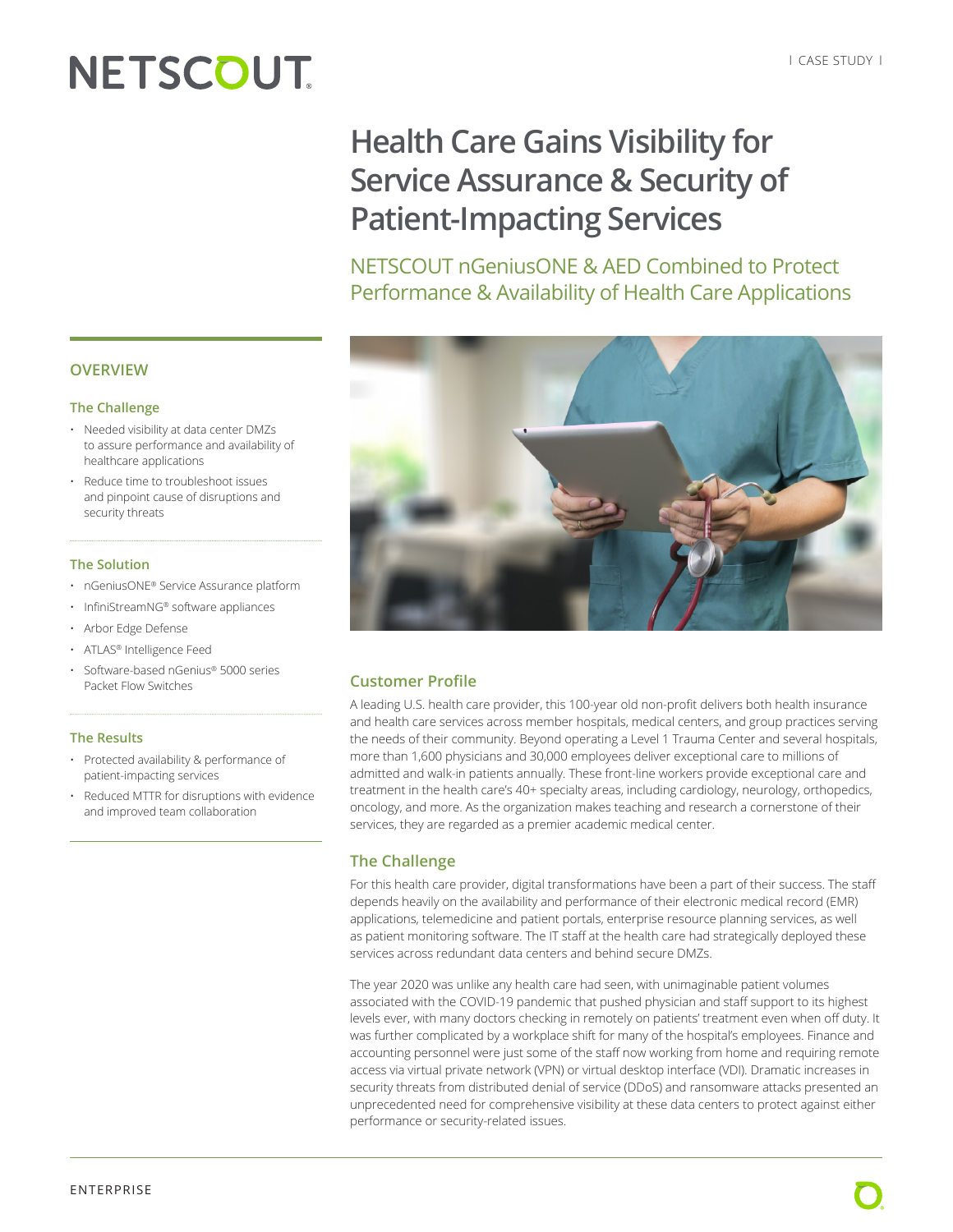Disruptions at the access point are challenging for any organization - even just determining if it is performance or capacityrelated or if it's a potential security event can be time-consuming and impact staff access to vital resources. And for a health care organization, time lost determining which of these two areas is involved, and how to then pinpoint the exact nature of that issue would mean the difference between a quick, successful resolution or a protracted, patientcare disrupting event. This IT organization's goal was to implement solutions to enable rapid identification of the issue type and timely ways to restore or mitigate it with minimal disruption to clinical services.

As a long-time user of NETSCOUT's nGeniusONE Service Assurance solution with InfiniStreamNG (ISNG) appliances and vSTREAM™ virtual appliances, the IT team had leveraged the real-time packet flow monitoring and Adaptive Service Intelligence™ (ASI) technology analysis in the core of their data center and in the virtualized environments. They were well-versed using the solution to monitor and triage their Epic, MyChart, PeopleSoft, and Carescape clinical applications, among many others. Time and again, the IT team had successfully used the nGeniusONE solution to quickly pinpoint and resolve issues to ensure reliability and usability of clinical services. The network team at the health care turned to their NETSCOUT team to understand the best way to gain visibility for activity coming into their data centers at the DMZ. Showing great forethought and planning, they included members of their security team at the same time to cover all the visibility requirements simultaneously.

# **Solution in Action**

Following a thorough review of available approaches, the health care network and security teams decided on expanding their existing nGeniusONE solution for network and application service assurance coming into the data centers at the DMZ, as well as the addition of NETSCOUT's Arbor Edge Defense (AED) and ATLAS Intelligence Feed solutions for DDoS on the outside of the DMZ. The following highlights how the solutions operate for the health care's needs: For Service Assurance at the redundant data centers - The IT team added to their nGeniusONE deployment with:

- **InfiniStreamNG** 9000 series certified software appliances with support for up to 40GB for packet-based, realtime monitoring of critical patient care applications.
- **nGenius Packet Flow Switches** 5000 series certified software appliances to collect, distribute and aggregate network traffic from various links to the ISNG appliances, as well as other cybersecurity tools.

By adding to their existing nGeniusONE deployment, the health care gained visibility at the DMZ that expanded analysis capabilities to the edge of their environment, which enabled the IT team to identify and analyze activity for issues impacting their networked applications and service, including:

- Proactive service assurance with early warning alarms to identify when performance of their Epic EMR, Citrix, Oracle database, HTTP, and other services are experiencing responsiveness issues, providing valuable evidence to more rapidly pinpoint the cause.
- Troubleshoot issues involving complex, multi-tier application services, such as Epic, that may include web and supporting services like HTTP, DNS, and LDAP, as well as virtualized services, such as their Citrix VDI, and other services in their VMware environment, that otherwise make troubleshooting the true source of degradations among the individual application components quite difficult.
- Analyze internet access issues to stay ahead of problems such as bandwidth constraint - either caused by performance issues such as high remote access use, QoS misconfiguration settings on voice and data traffic, and bandwidth-intensive imaging file transfers, or that may be coming from potential security threats (e.g., denial of service events).
- Anomaly detection by traffic type for performance and security violations with ability to recognize unidentified applications and potential malware threats.

As a result, the IT had access to broader and more complete analysis, with visibility from the core to the edge of their data center. It will proactively assist in troubleshooting critical patient care services that traverse the full path of the infrastructure, including virtualized environment, and ensure that they are performing optimally.

For **Security Visibility** at the redundant data centers - The IT team selected and deployed:

- **Arbor Edge Defense** appliances with 10GB support for DDoS visibility on the network edge that leverages its stateless packet processing engine to automatically detect and stop both inbound threats and outbound (command and control) communication from internal compromised hosts.
- **ATLAS Intelligence Feed (AIF)** that provides advanced insights, based on potentially millions of Indicators of Compromise (IoCs) from NETSCOUT data collection and analysis and other 3rd parties. As new attack information is discovered, AIF is updated, and changes are delivered automatically via a subscription to AED over a secured SSL connection, arming the health care security team with the latest threat intelligence necessary to thwart modernday DDoS attacks or advanced threats.

For this health care, the addition of AED and AIF to their NETSCOUT deployment provided their IT team with visibility at the DMZ that will protect their environment from outside cyber-attacks targeted to disrupt their patient-impacting services by:

- Stopping DDoS attacks as large as 10 Gbps leveraging the AED's stateless packet processing technology, which can stop TCP-state exhaustion attacks that target and impact stateful devices such as Next Generation Firewalls (NGFW).
- Improving ways to deal with DDoS attacks with capability to have AED's Cloud Signaling functionality automatically route large DDoS attacks upon their inception to one of NETSCOUT's Arbor Cloud global scrubbing centers for mitigation to "scrub" away bad traffic and resend clean traffic back to the health care's links to process as normal.
- Enforcing threat intelligence at the network perimeter to stop inbound DDoS attacks and outbound communication to known bad sites based on the millions of IoCs from NETSCOUT AIF and 3rd parties.